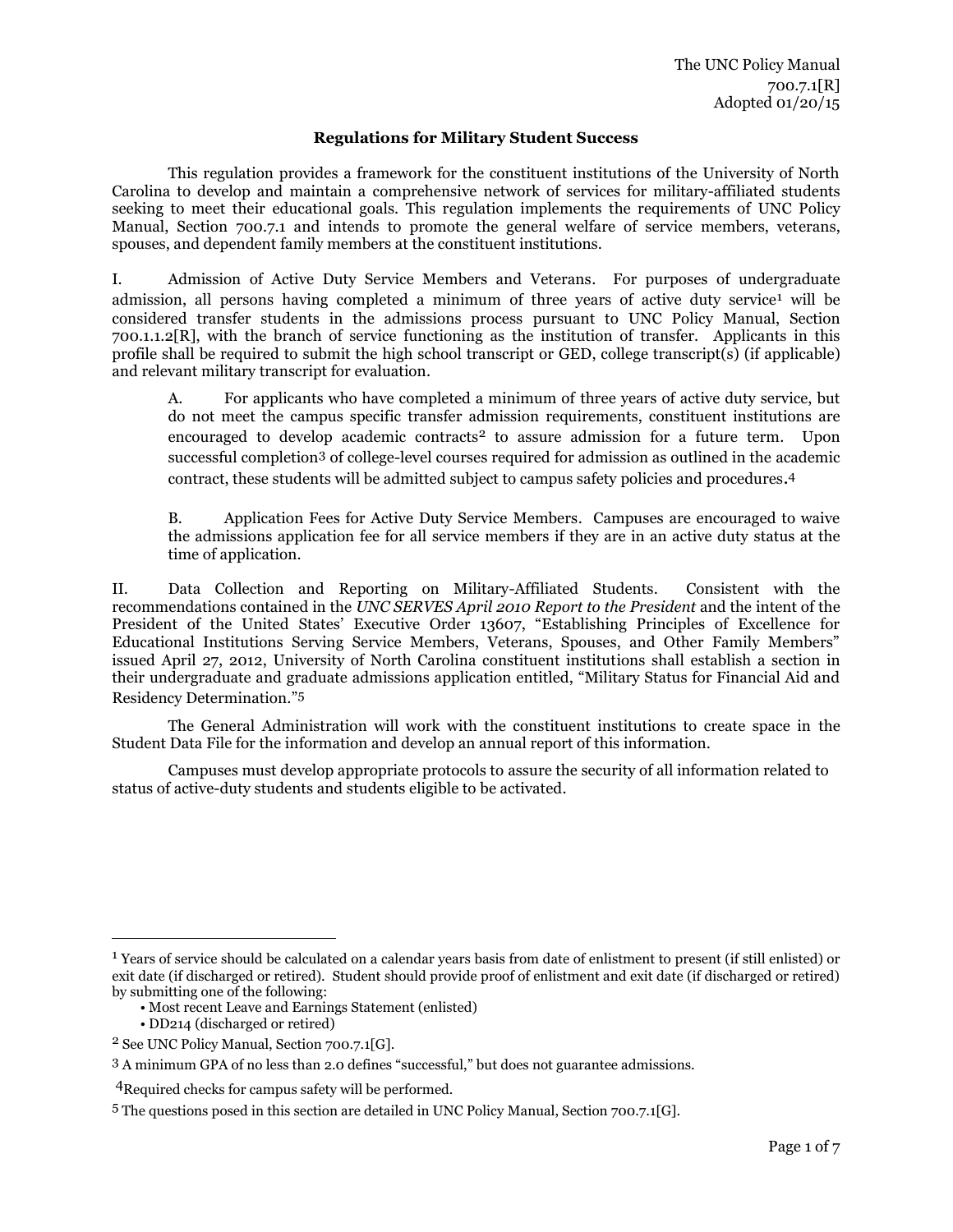III. Residency Status for Military-Affiliated Students.

A. Campuses shall clearly articulate the process for military-affiliated students to establish residency. All campus processes shall comply with State law and the North Carolina State Residence Classification Manual. The procedures shall be publicized as part of both undergraduate and graduate recruitment and admissions. Campuses shall publicly publish a clearly articulated appeals process that includes the rights and responsibilities of the student as outlined in the North Carolina State Residence Classification Manual (section V. Procedures, subsection D. Student Appeals to Residence Appeals Board).

B. Campuses shall train the appropriate staff to provide accurate and adequate information on these issues to military-affiliated students. Professional advisors and faculty should be alerted to the continuous enrollment provisions in order to assist military-affiliated students in making the best decisions about their academic program choices.

IV. Campus Support Structures for Military-Affiliated Students

A. Campus-Based Military Affairs Committee. Campuses are encouraged to create a Military Affairs Committee to assist military-affiliated students in successfully transitioning to and succeeding in the educational environment. 6

B. Financial Support

1. Tuition, fees, books. UNC campuses shall create policies that guarantee that undergraduate and graduate military-affiliated students using United States Veterans Administration (VA) educational benefits are held harmless from VA processing delays that prevent timely payment of their educational benefits. These policies shall include provisions:

a. Granting forgiveness of late payment fees on students whose VA educational benefits are delayed; and

b. Maintaining students' course registrations until such delayed payments are received.

Campuses are encouraged to develop a policy providing undergraduate and graduate students using GI Bill benefits with "bridge loans," payment plans, tuition deferments, vouchers or some combination of these items to cover tuition, fees, housing, books, and other expenses related directly to university life as defined by campus policy until payment is received from the VA.

2. Scholarships and grants. UNC campus development offices are encouraged to create, fund, and maintain scholarships and grants for undergraduate and graduate military-affiliated students.

3. Campus employment. UNC campuses are encouraged to recruit veterans, when appropriate, for on-campus VA work study.

C. Faculty and Staff Support Training. Campuses are encouraged to provide and/or make available support for faculty and staff training on issues military-affiliated students encounter. This training should conform to best practices guidelines. 7

D. Campus Organizations and Communication. Campuses are encouraged to support Student Veteran Organizations and/or other Military-Affiliated Student Organizations. The student organization advisor is encouraged to communicate updates on veterans and military affairs on campus as well as topics and announcements related to any military-affiliated student groups.

 $\overline{\phantom{a}}$ 

<sup>6</sup> See UNC Policy Manual, Section 700.7.1[G].

<sup>7</sup> See UNC Policy Manual, Section 700.7.1[G]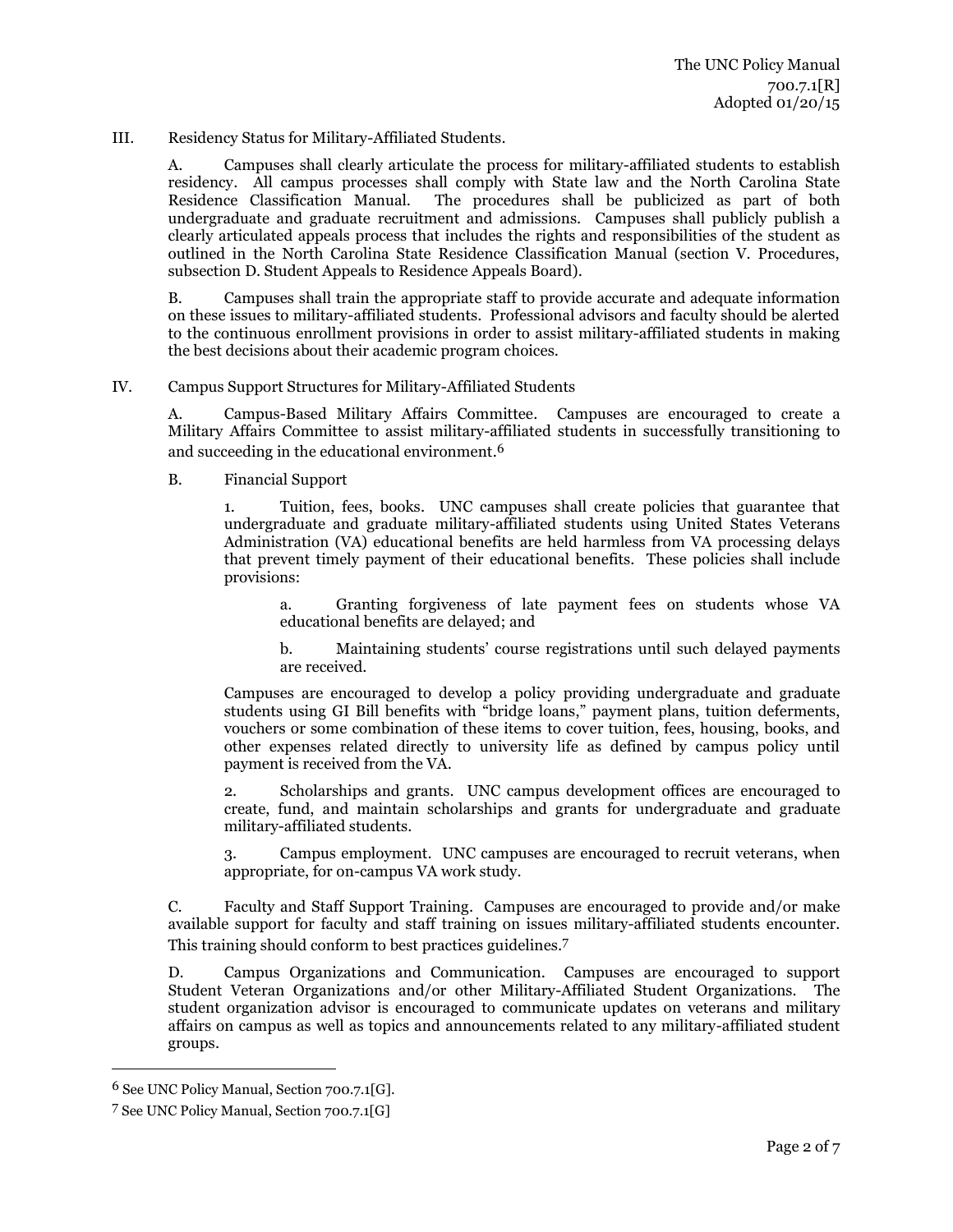## E. Academic Support

1. Orientation/transition seminar. To the extent practicable, campuses shall provide break-out sessions focused on military-affiliated students as part of their regular orientation programs. When possible, the resources of this session should be made available online. Campuses offering a credit-bearing introduction to the university course should consider providing a section or sections exclusively for military-affiliated students.

2. Priority enrollment. When possible, campuses should recognize the scheduling challenges and the limitations on the benefits of active duty students using Armed Forces Tuition Assistance (TA), as well as those students who are released from active duty for a specific amount of time to attend college through a military degree completion program, and provide such students with priority enrollment.

3. Academic Assistance. Campuses shall evaluate, review, adapt, and monitor academic assistance, including mentoring and tutoring, to its military-affiliated students. Reports of challenges and successes should be made to the campus Military Affairs Committee.

4. Military Science courses and tuition surcharge. Campuses should refer to the tuition surcharge exception list that is part of UNC Policy 100.1.5[G].

5. Service cords. Campuses are encouraged to provide service cords for graduating student veterans, active-duty, members of the National Guard, and reservists. Campuses shall communicate to these students a process for acquisition of the cord. These cords shall be provided free of charge, when possible. Campuses shall consider officially recognizing these graduates in the printed program and/or during the ceremony.

V. Military Learning and Academic Credit

A. General Principles. The University of North Carolina seeks to maximize and make consistent the transfer of credit from the military to UNC campuses. The following general principles will apply:

1. If a campus determines that military learning is equivalent to academic credit then that credit shall be applied consistently to all students who have acquired the same military learning.

2. Campuses shall establish equivalence mapping for courses frequently seen on military transcripts (Joint Services Transcript and Community College of the Air Force transcripts) and, if applicable, for credit by exam (CLEP, DSST, and Defense Language Institute exams) to assure students receive consistent and fair transfer of credit.8

3. Campuses shall publish these equivalencies online in a manner accessible to military-affiliated students.

4. Campuses shall establish and publish a process for active duty military, reservists, and veterans to receive credit for or a waiver of the general education health and/or physical education requirements based on military recruit training.

5. Campuses are encouraged to train admissions counselors, registrars, academic advisors, department chairs or heads, and deans in military credit transferability. 9

6. Campuses shall exempt transfer credits resulting from military learning from the tuition surcharge calculation.

B. Language Requirements. Campuses shall accept foreign language coursework completed through the Defense Language Institute Foreign Language Center (DLIFLC) as transfer credit.<sup>10</sup>

 $\overline{\phantom{a}}$ 

<sup>8</sup>See UNC Policy Manual, Section 700.7.1[G].

<sup>9</sup>See UNC Policy Manual, Section 700.7.1[G].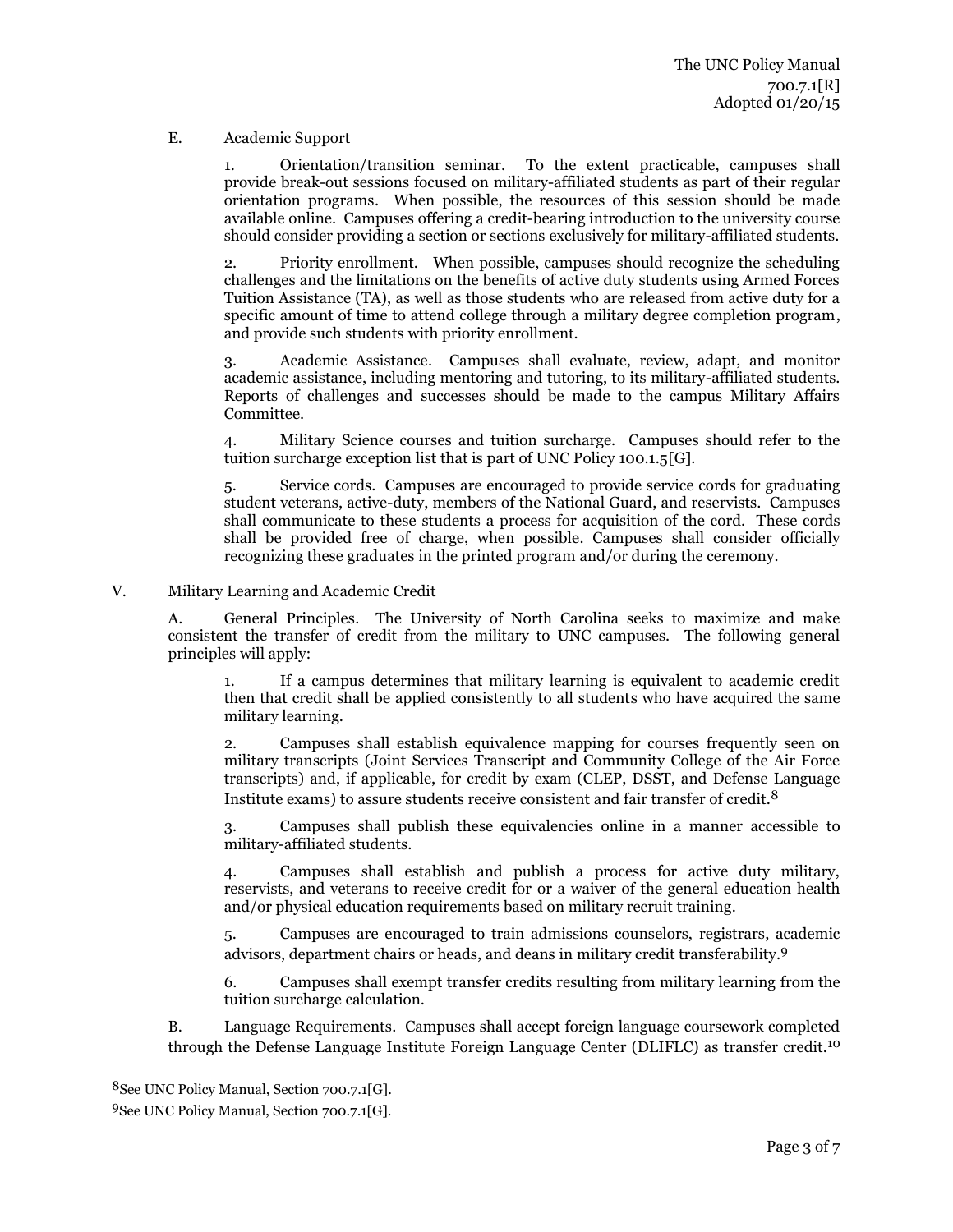Campuses are encouraged to establish a process for students to demonstrate proficiency and, potentially, to waive campus language requirements for other foreign language skill development outside of DLIFLC. Examples include: CLEP credit, Defense Language Proficiency exams, continuing education mission specific language training, etc.

C. Military Learning. Campuses shall evaluate the military transcript to determine if any military learning applies toward a program of study. The American Council on Education (ACE) credit equivalency recommendations serve as the standard reference work for recognizing learning acquired in the military. Nothing in this policy prevents constituent institutions from evaluating military learning independent of the ACE evaluation. Credit shall be awarded in a consistent manner and a schedule of such awards should be developed, published, and updated regularly.

D. College-Level Examination Program (CLEP). Campuses awarding academic credit for CLEP shall establish and publish a chart with the minimum allowable score (no lower than 50) and the credit/course equivalences.

E. DANTES Standardized Subject Tests (DSST). Campuses awarding academic credit for DSST exams shall establish and publish a chart with the minimum allowable score and the credit/course equivalencies.

VI. Service Member Call to Duty

A. Military Withdrawal. Students called to active duty (and/or their spouses and dependents) may need to withdraw from coursework during the course of a semester.

As stated in UNC Policy Manual, Section 400.1.5[R], students are expected to complete all the courses for which they are registered at the close of the Course Adjustment Period *unless* withdrawal is permitted due to extenuating circumstances or military service.

Campuses shall develop policies that permit an undergraduate or graduate student to withdraw from a course or courses at any time and without academic penalty due to their military service.<sup>11</sup> Campuses may extend some or all components of this policy to apply to the spouse or child of a person called to active duty if they demonstrate sufficient cause for consideration due to changed circumstances<sup>12</sup>. These policies must:

1. Be published in the appropriate sections of the university catalogue and website;

2. Describe the process by which the student (or an appropriate officer of the Armed Forces or official of the DOD) gives advance written or verbal notice of call to duty to the designated campus body or official; 13 and

3. Describe the process by which the student informs the appropriate campus body or official of intent to return to the institution upon completion of period of service.

B. Refund of Tuition, Fees, and Other Expenses. Enrolled undergraduate and graduate students called to active duty during the semester and who complete a military withdrawal from

l

<sup>10</sup>The DLIFLC is a regionally accredited higher education institution. In terms of transfer, courses completed through this institution should be evaluated and academic credit awarded under the same criteria as any other regionally accredited college or university.

<sup>11</sup>See UNC Policy Manual, Section 700.7.1[G].

<sup>&</sup>lt;sup>12</sup>Campuses may choose to process family requests under the extenuating circumstances provision of their policies, as outlined in the UNC Policy Manual, Section 400.1.5[R]. Alternatively, campuses may choose to process family requests under documentation and review requirements set up for persons called to active duty.

<sup>13</sup> No notice is required if the giving of such notice is precluded by military necessity, such as a mission, operation, exercise, or requirement that is classified or a pending or ongoing mission, operation, exercise, or requirement that may be compromised or otherwise adversely affected by public knowledge (HEA Sec. 484C(c)(1)(A)(B)(C)).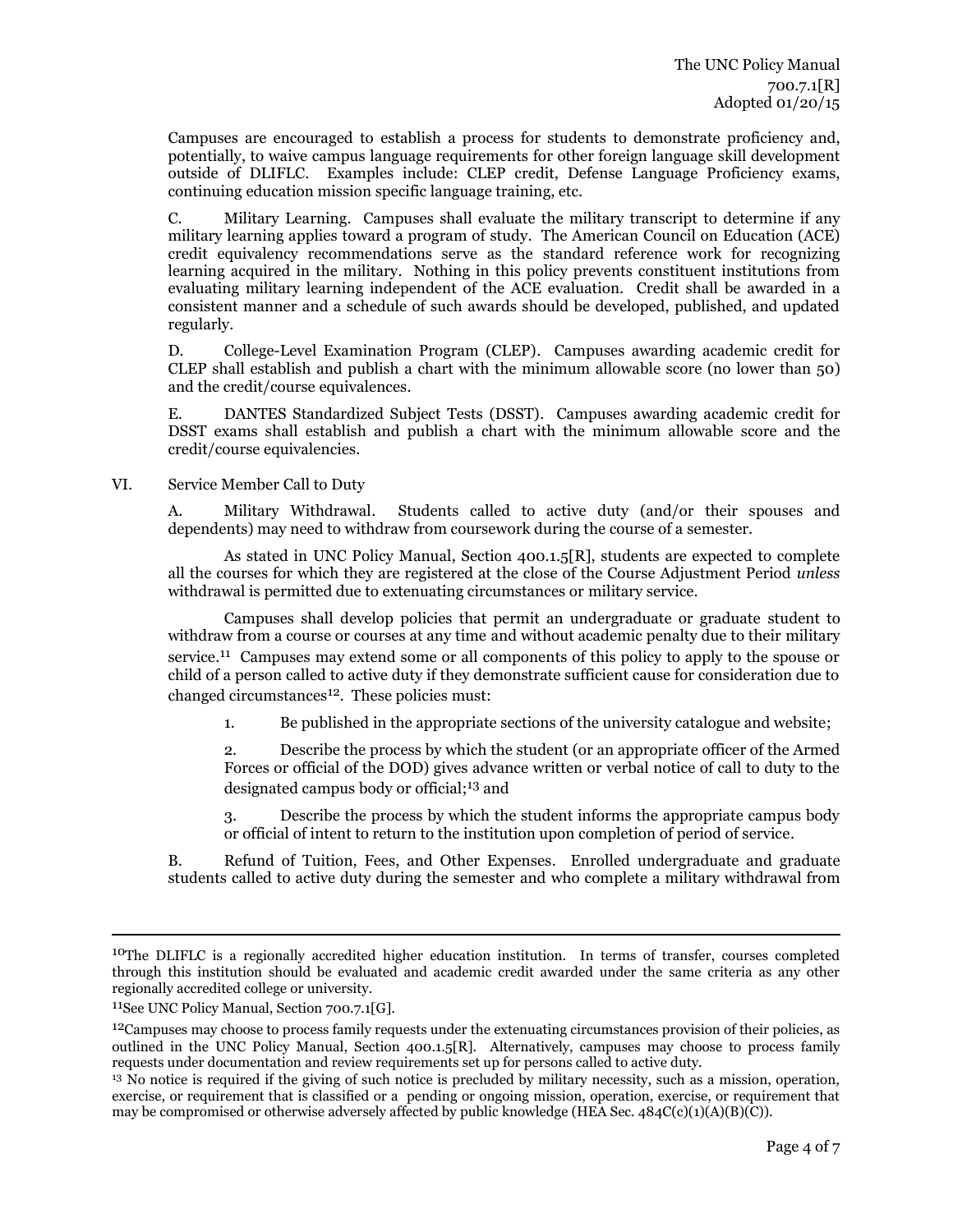their course(s) shall be afforded special consideration with regard to refunds of tuition, fees, and other expenses. Campuses shall develop policies that direct:

- 1. All tuition and fee charges to be waived with:
	- a. Personal payments refunded,
	- b. Financial aid adjusted as required by law,
	- c. Financial aid refunds paid by student, if appropriate;

2. A full refund for textbooks purchased through the university bookstore for the semester in progress is available by presenting the textbooks, the receipt, and a copy of the applicable military orders; 14

3. A per-diem refund of room rent in a campus residence facility will be issued based on the student's official check-out date; 15

4. Board fees will be prorated from the opening date of the dining hall for the term;

5. Unpaid account balances will be subject to a payment plan formulated with the student; and

6. No collection actions will occur during a deployment.

C. Academic Credit

1. Campuses must have a separate transcript notation appropriate for students who withdraw for active or reserve military service. Such withdrawals will not count in the calculation of the GPA or tuition surcharge.

2. Campuses shall develop policies that permit a student called to active duty, as circumstances are presented, either to:

a. Receive the "I," or incomplete, grade and adjust the date for resolving the incompletes accordingly, including in a post-deployment return to the university and for students who do not return to the university within three years postdeployment<sup>16</sup>, any "I" assigned for a call to duty should convert to a military withdrawal; 17 or

b. complete the coursework, when possible, online, by testing out early, or through an academic contract with the faculty member(s) $18$ 

D. Deferral of Enrollment. Campuses will allow admitted undergraduate and graduate students to defer admission if they are called to active duty before the start of a term. Campuses should consider, in cases of a national emergency or crisis, allowing a deferral of enrollment for students who enlist in the United States Armed Forces prior to enrolling. Campuses shall:

1. Describe the process by which the student (or an appropriate officer of the Armed Forces or official of the DOD) gives advance written or verbal notice of call to duty to the designated campus body or official; 19

l

<sup>14</sup> Campuses with a rental program should consider a refund or a pro-rating of the rental fee.

<sup>&</sup>lt;sup>15</sup> If the student is receiving a BAH benefit from the VA for housing, they are entitled to keep all funds through their last date of attendance (as certified on campus). Any funds received after the last date of attendance become a student debt.

<sup>16</sup> A student upon the completion of a period of service in the uniformed services, notifies the institution of the intent to return no later than three years after the completion of the period of service. HEA Sec. 484C (c)(4)(A)through  $(c)(4)(C)$ .

<sup>&</sup>lt;sup>17</sup> There will be no refund of tuition, fees, or books in this case.

<sup>18</sup> For courses completed, policies on refunds will be adjusted accordingly.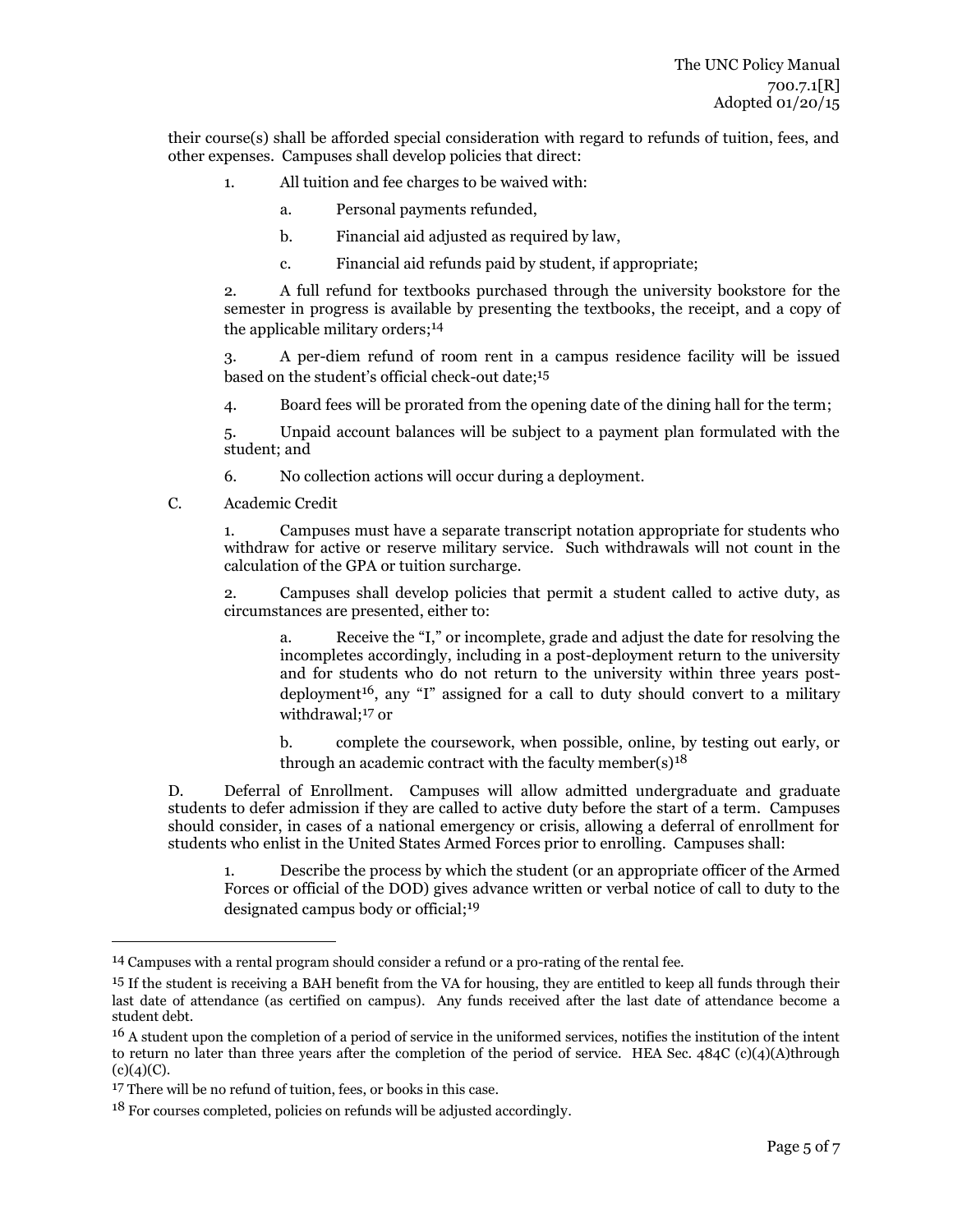2. Describe the process by which the student informs the appropriate campus body or official of intent to return to the institution upon completion of period of service;

3. Publish the details of the process in the appropriate sections of the university catalogue and website;

4. Include provision for a full refund on all deposits paid by the student; and

5. Clarify the notification process of all relevant offices on campus.

E. Military Leave of Absence for Graduate Students. Campuses shall develop policies permitting graduate students called to duty to take a military leave of absence from their program of study. These policies should:

1. Be published in the appropriate sections of the university catalogue and website;

2. Describe the process by which the student (or an appropriate officer of the Armed Forces or official of the DOD) gives advance written or verbal notice of call to duty to the designated campus body or official; 20

3. Describe the process by which the student informs the appropriate campus body or official of intent to return to the institution upon completion of period of service;

4. Describe the process of resumption of study;

5. Establish the process for adjustment of any time clocks for degree completion; and

6. Describe a process that recertifies the currency of all graduate degree requirements that may be beyond allowed time limits, including review in the case of required repetition of course work that might be outdated.

F. Readmission to the University. All campuses shall readmit undergraduate and graduate students who were called to active duty. Campuses shall:

1. Readmit students who were in good academic standing at the time of their call to duty and seek readmission no later than three years after the completion of the period of service; 21

2. Waive any new application process or fees;<sup>22</sup>

3. Describe the process by which the student informs the appropriate campus body or official of intent to return to the institution upon completion of period of service;

4. Adjust the registration window for students to allow for early registration, if possible;

5. Clarify variations in regulations for readmission for students:

a. Who were on academic probation or suspension

 $\overline{\phantom{a}}$ 

<sup>&</sup>lt;sup>19</sup> No notice is required if the giving of such notice is precluded by military necessity, such as a mission, operation, exercise, or requirement that is classified or a pending or ongoing mission, operation, exercise, or requirement that may be compromised or otherwise adversely affected by public knowledge (HEA Sec. 484C(c)(1)(A)(B)(C)).

<sup>&</sup>lt;sup>20</sup> No notice is required if the giving of such notice is precluded by military necessity, such as a mission, operation, exercise, or requirement that is classified or a pending or ongoing mission, operation, exercise, or requirement that may be compromised or otherwise adversely affected by public knowledge (HEA Sec. 484C(c)(1)(A)(B)(C)).

<sup>&</sup>lt;sup>21</sup> A student hospitalized or convalescing from an illness or injury during the performance of service shall notify the institution of the intent to return no later than two years after the end of recovery. A student who fails to apply for readmission within the period described shall not automatically forfeit such eligibility for readmission to the institution of higher education, but shall be subject to the institution's established leave of absence policy and general practices. (HEA Sec.  $484C$  (c)(4)(A)through (c)(4)(C)).

<sup>22</sup> Required checks for campus safety will be performed. Campuses will incur the fee.